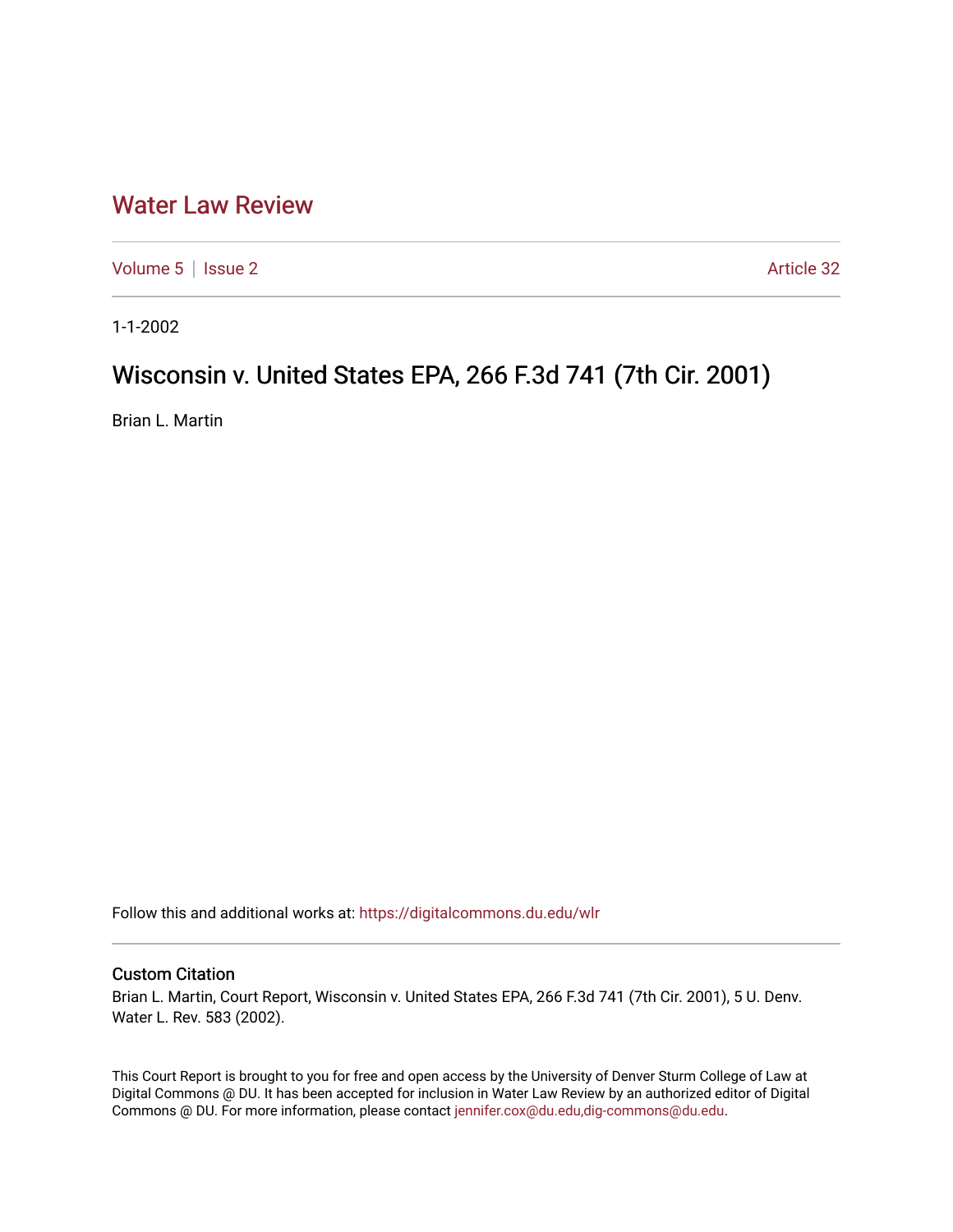to enhance White's and Taylor's sentences pursuant to this guideline provision because their "record-keeping offense" cannot be said to reflect an effort to conceal a "substantive environmental offense" under the Safe Drinking Water Act or any other federal statute.

*Michael Barry*

## **SEVENTH CIRCUIT**

Wisconsin v. United States **EPA, 266 F.3d 741 (7th Cir. 2001)** (holding the Environmental Protection Agency had authority to grant Indian tribe "treatment-as-state" status; Indian tribe thus had authority to regulate water quality on the reservation, even though that authority may entail the power to regulate off-reservation activities).

The Mole Lake Band of Lake Superior Chippewa Indians ("Tribe") applied to the Environmental Protection Agency ("EPA") for treatment-as-state ("TAS") status in August 1994. TAS status would allow the Tribe to establish water quality standards for waters within its reservation, and require permits for any action that may create a discharge into those waters. The State of Wisconsin opposed the application, claiming it was sovereign over all navigable waters within the state. Wisconsin also feared the decision would threaten its plan to build a zinc-copper sulfide mine upstream from Rice Lake ("Lake"), located on the reservation. Despite Wisconsin's objection, the EPA granted the Tribe's application for TAS status. Wisconsin filed suit in district court seeking to revoke the EPA's grant of TAS status to the Tribe. The district court upheld the EPA decision, Wisconsin appealed, and the Seventh Circuit, reviewing the judgment *de novo,* affirmed.

In 1991, the EPA issued a final rule that established four requirements a tribe must meet to be granted TAS status. Wisconsin argued the Tribe had not met the third requirement, which states, "the functions to be exercised by the tribe must pertain to the management and protection of water resources which are held by the tribe, held by the Unites States in trust for the tribe, or otherwise within the borders of the reservation." The final rule specified a tribe seeking to satisfy this requirement must show it possesses inherent authority over the waters. The EPA presumed inherent authority if a tribe showed impairment of its waters would have a serious and substantial effect on the health and welfare of the tribe.

Wisconsin advanced three reasons the Tribe had not established inherent authority over its waters. First, the Lake was not within the borders of the reservation. Second, Wisconsin owned the underlying lakebeds; the tribe therefore did not have authority over those waters. Third, the Tribe had not shown its authority to regulate off-reservation